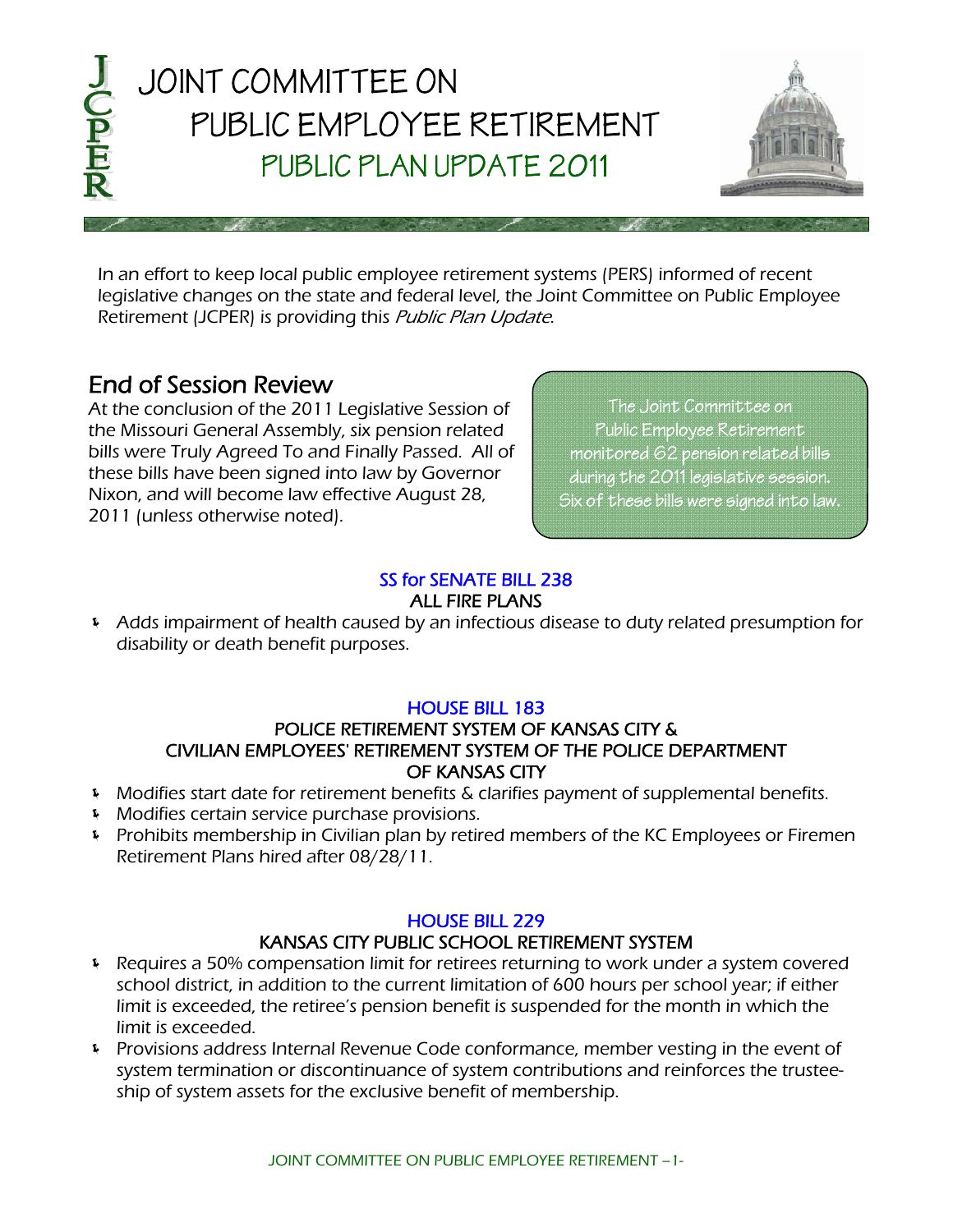J<br>CPER

#### [SS for SCS for HOUSE BILL 282](http://www.house.mo.gov/billsummary.aspx?bill=hb282&year=2011&code=R)

## MISSOURI STATE EMPLOYEES RETIREMENT SYSTEM; MoDOT & PATROL EMPLOYEES RETIREMENT SYSTEM; LOCAL GOVERNEMENT EMPLOYEES RETIREMENT SYSTEM; KC POLICE & KC CIVILIAN POLICE RETIREMENT SYSTEMS; FIREMEN'S RETIREMENT SYSTEM OF ST. LOUIS; and ALL DEFINED BENEFIT PLANS

- **STATE EMPLOYEES:** Employees hired on or after 7/1/12, shall be automatically enrolled in the state's deferred compensation plan upon employment. Employees will automatically have 1% of eligible compensation contributed to deferred compensation plan. Employees who do not want to contribute to the program may opt out of the plan within the first 30 days of employment, and at a later date decide to participate.
- MISSOURI STATE EMPLOYEES RETIREMENT SYSTEM and MoDOT & PATROL **EMPLOYEES RETIREMENT SYSTEM:** Requires the transfer of funds to cover reciprocal service transfer elections between MOSERS & MPERS on or after September 1, 2011.
- MISSOURI STATE EMPLOYEES RETIREMENT SYSTEM: Allows employees of the Missouri Development Finance Board to become members of MOSERS on or after September 1, 2011.
- LOCAL GOVERNMENT EMPLOYEES RETIREMENT SYSTEM: Allows LAGERS to charge the existing "Casualty Reserve Fund" for payments made relative to duty related death thereby allowing for a pooled fund for risk (as currently used for disability claims) rather than each individual employer account.
- KANSAS CITY POLICE & KANSAS CITY CIVILIAN POLICE EMPLOYEES RETIREMENT **PLAN:** Same provisions contained in HB 183 (see page 1).
- FIREMEN'S RETIREMENT SYSTEM OF ST. LOUIS: Same provisions contained in HB 664 (see below).
- I JOINT COMMITTEE ON PUBLIC EMPLOYEE RETIREMENT: Requires all Missouri defined benefit public pension plans to submit investment performance on a quarterly basis to the JCPER.

## [HOUSE BILL 358](http://www.house.mo.gov/billsummary.aspx?bill=hb358&year=2011&code=R)

## ST. LOUIS CITY POLICE RETIREMENT SYSTEM

 Internal Revenue Code conformance provisions including provisions relative to annuity distributions, direct rollover provisions, benefits associated with qualified military service and compliance with "normal retirement age" provisions.

## [SS for SCS for HCS for HOUSE BILL 664](http://www.house.mo.gov/billsummary.aspx?bill=hb664&year=2011&code=R)  FIREMEN'S RETIREMENT SYSTEM OF ST. LOUIS

- Modifies accidental disability retirement allowance based on years of service which includes an educational & supplemental allowance and modifies associated COLA provisions.
- Internal Revenue Code conformance provisions.
	- \*\* These provisions are enabling language and require approval by the St. Louis Board of Aldermen.
- **Same provisions contained SB 238 (see above).**